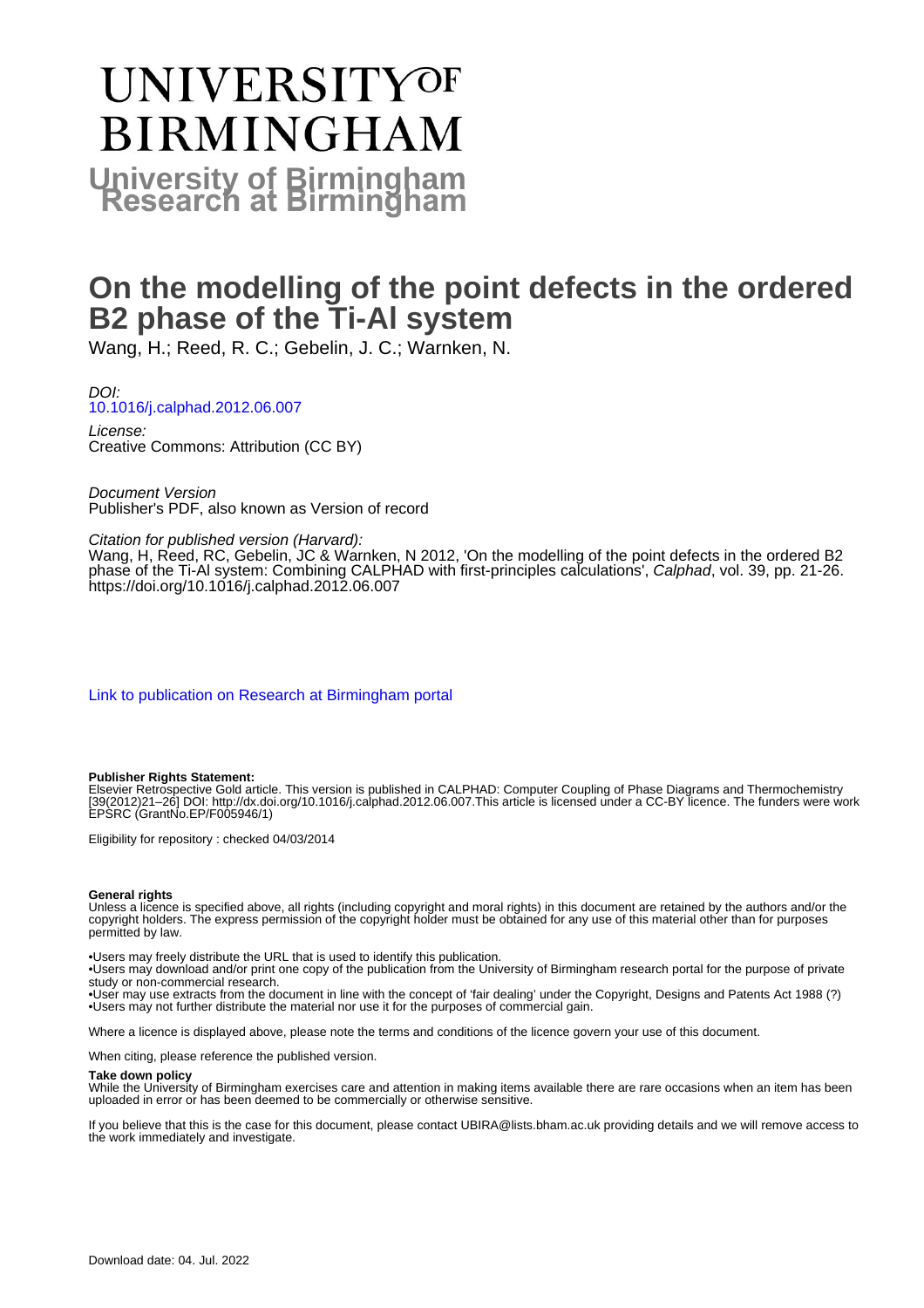

Contents lists available at [SciVerse ScienceDirect](www.elsevier.com/locate/calphad)

CALPHAD: Computer Coupling of Phase Diagrams and Thermochemistry



journal homepage: <www.elsevier.com/locate/calphad>

### On the modelling of the point defects in the ordered B2 phase of the Ti–Al system: Combining CALPHAD with first-principles calculations

#### H. Wang, R.C. Reed, J.-C. Gebelin, N. Warnken\*

Department of Metallurgy and Materials, University of Birmingham, Edgbaston, Birmingham B15 2TT, UK

#### article info

Article history: Received 10 January 2012 Received in revised form 11 June 2012 Accepted 14 June 2012 Available online 25 July 2012

Keywords: First-principles CALPHAD Point defects B2 Ti–Al

#### ABSTRACT

First-principles calculations are performed in order to calculate the energies of formation of different point defects in the ordered B2 phase of the Ti–Al system. The dominant point defects in the sublattice of the B2-TiAl structure are determined to be either substitutional vacancies or anti-site defects. Based on the results of first-principles calculations, substitutional vacancies are considered in the sublattice for the CALPHAD assessment  $(AI, Ti, Va)_{0.5} : (AI, Ti, Va)_{0.5}$ . A self-consistent set of thermodynamic parameters is obtained. Phase equilibria in the Ti–Al binary system are reproduced using these thermodynamic parameters.

 $\odot$  2012 Elsevier Ltd. All rights reserved.

#### 1. Introduction

High strength  $\beta$ -Ti alloys were developed specifically for aerospace applications. The Boeing 777 aircraft for example was the first commercial airplane for which the volume of  $\beta$  alloys outnumbered the volume of Ti–6Al–4V [\[1\]](#page-6-0). The high strength of these alloys is affected by the  $\alpha$  precipitation during the aging process, which is commonly related with the concentrations of thermal vacancies induced by the ordered structure—B2 [\[2,3\]](#page-6-0). The B2 structure has been found in many  $\beta$  alloy systems, such as Ti–25V–15Cr–6Al [\[4\]](#page-6-0), Ti–Al–Nb [\[5\],](#page-6-0) Ti–Al [\[6\]](#page-6-0). The present work treats the modelling of point defects (substitutional vacancy and anti-site defect) in the B2 structure of the Ti–Al system. Firstprinciples calculations are used to study which are the predominant point defects, which then leads to a revised CALPHAD assessment of the B2 phase in the Ti–Al system.

#### 2. Background

In recent thermodynamic descriptions of the Ti–Al binary system, the B2 phase is modelled using either a two-sublattice model  $(AI, Ti)_{0.5}$ :  $(AI, Ti)_{0.5}$ , or a three-sublattice one  $((AI, Ti)_{0.5}$ :  $(AI, Ti)_{0.5}$ :  $Va<sub>3</sub>$  which takes into account anti-site defects only [\[6–8\]](#page-6-0). This treatment differs from a previously proposed thermodynamic model

E-mail address: [n.warnken@bham.ac.uk \(N. Warnken\)](mailto:n.warnken@bham.ac.uk).

for the B2 phase  $(Al,Ni,Va)_{0.5}$ :  $(Al,Ni,Va)_{0.5}$  in Ni–Al binary system, which considers both anti-site defects and substitutional vacancies [\[9\]](#page-6-0). Since the thermodynamic model of the B2 phase should reflect sound physical background, it is necessary to re-consider the model of the B2 phase on the basis of its known crystal structure.

Experimental studies of point defects in the B2 phase in the Ti–Al systems are hampered by the fact that bcc phase is not stable on the Al-rich side of the system. First-principles calculations are one way to overcome this limitation and to provide useful hints about the substitutional vacancy. Of course, results are limited, as calculation can only be done for the ground state. In order to overcome this limitation Hagen and Finnis [\[10\]](#page-6-0) developed a method to study the point defects in the ordered alloys at finite temperatures which was then successfully applied to the B2 phase in the Ni–Al system. This method was used in the present work to calculate the concentration of different point defects located in different sites. The results of which were used to improve the thermodynamic model in the CALPHAD assessment of the Ti–Al binary system.

#### 3. Methodology

#### 3.1. First-principles calculations

The energies of various types of point defects were calculated by first-principles density functional theory, using a supercell approach which contains one defect (vacancy or antisite) in a large supercell (54-atom  $3 \times 3 \times 3$ ). The all-electron Blöchl's

 $*$  Corresponding author. Tel.:  $+44$  121 4143434.

<sup>0364-5916/\$ -</sup> see front matter  $\odot$  2012 Elsevier Ltd. All rights reserved. [http://dx.doi.org/10.1016/j.calphad.2012.06.007](dx.doi.org/10.1016/j.calphad.2012.06.007)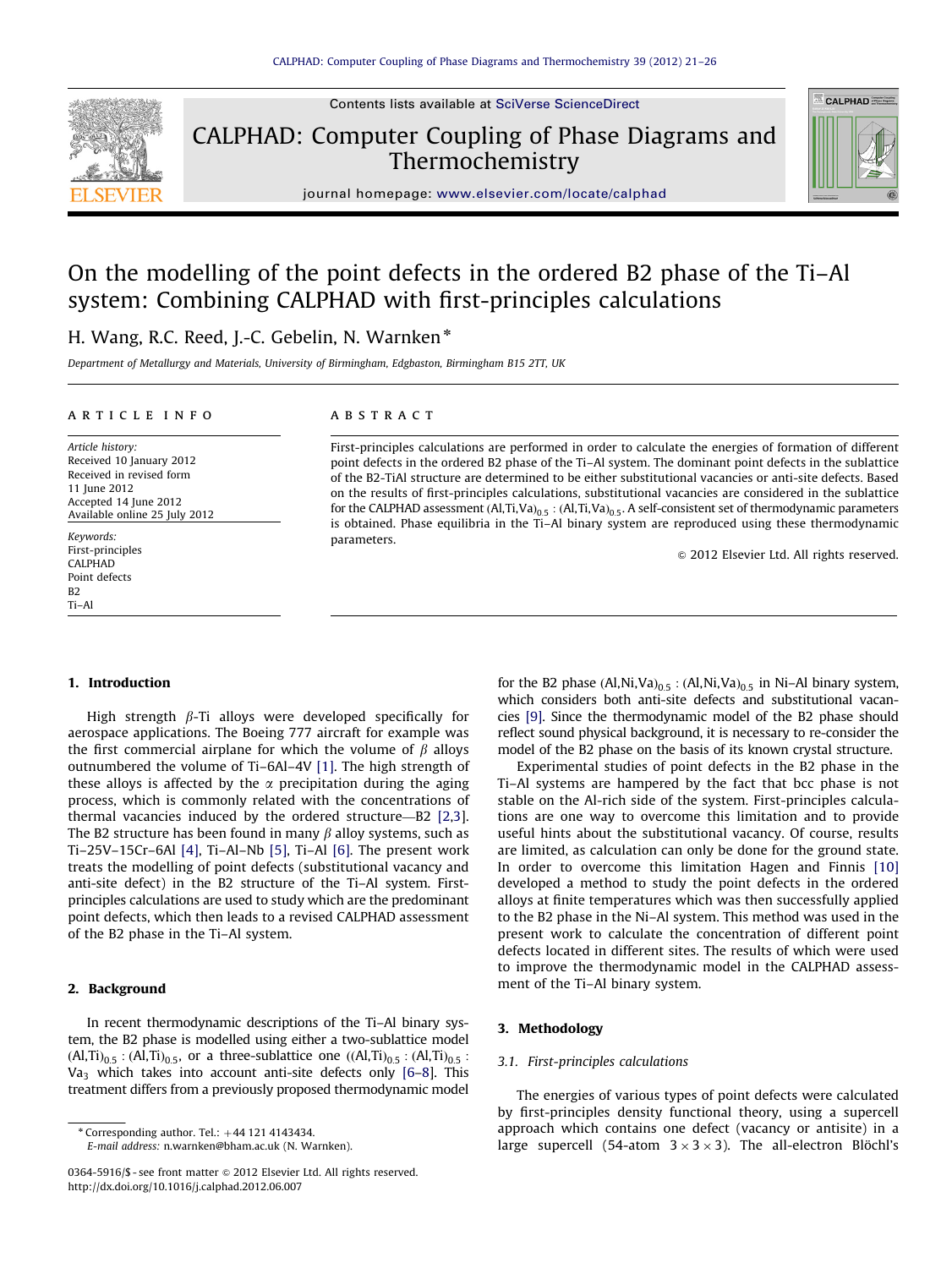projector augmented wave approach [\[11,12](#page-6-0)] was used in the calculations within the generalized gradient approximation potpaw\_GGA, as implemented in the VASP software [\[13\].](#page-6-0) The Perdew–Burke–Ernzerhof (PBE) parameterisation [\[14,15](#page-6-0)] was used for the potpaw\_GGA exchange-correlation functional. The valence configurations used for Ti are 4s3d, and those for Al are 3s3p. All the atoms were fully relaxed to the equilibrium positions. The other settings included plane-wave energy cutoff (450 eV), forces convergence cutoff  $(0.01 \text{ eV/A})$  and Monk horst k-point meshes for Brillouin zone (10  $\times$  10  $\times$  10).

#### 3.2. CALPHAD assessment

Ti-rich part of the Ti–Al phase diagram was re-optimised, while the Gibbs energies of all phases in the Al-rich part remained the same as the author's previous work [\[8\]](#page-6-0). Based on the results of the present work, the ordered bcc phase B2 and the corresponding disordered A2 phase are modelled as  $(Al, Ti, Va)_{0.5}$ :  $(Al, Ti, Va)_{0.5}$ and  $(Al, Ti, Va)<sub>1</sub>$ , respectively. The hcp and Ti<sub>3</sub>Al phases are modelled in accordance with the previous optimisation as  $(AI, Ti)<sub>1</sub>$  and  $(AI, Ti)<sub>0.75</sub>$ :  $(AI, Ti)<sub>0.25</sub>$ . Parameters were optimised using the Thermo-Calc software [\[16\].](#page-6-0)

#### 4. Results and discussion

#### 4.1. The site preference of point defects

In order to calculate the energies of formation of different point defects, and thus to determine the thermodynamic model for the ordered B2 phase, the total energy  $E_{\text{pure}}$  of the perfectly stoichiometric TiAl was calculated first. After that the deviation from stoichiometry was taken into account by introducing four different point defects—one vacancy in Ti sublattice  $E_{Va}$ <sup>n</sup>, one Al atom in Ti sublattice  $E_{\text{Al}}$ <sup> $\pi$ </sup>, one vacancy in Al site  $E_{\text{Va}}$ , and one Ti atom in Al site  $E_{\text{Ti}}$ <sup>A</sup>. All calculations were performed in the ground state, i.e., at zero temperature  $(T=0)$  and zero pressure  $(p=0)$ . With these energies, it is still not possible to determine the preference of any sort of point defect, since it is not appropriate to simply compare the difference between the cases of substitutional vacancy and anti-site defect. In order to overcome this shortcoming, the enthalpies of formation of the point defects are calculated by using the rescaled total energies.

Define  $H_{i^k}$  (note: in this work the subscript  $i^k$  represents atom/ vacancy *i*=Al, Ti, Va in sublattice  $k=$ Al, Ti) as the enthalpy of formation of an alloy with respect to the energy of the standard states of the pure components (per atom)  $e_{\overline{n}^{\text{th}}}$  (hcp Ti) and  $e_{\overline{A}^{\text{1}}$ (fcc Al)

$$
H_{\text{Va}^{Al}} = (E_{\text{Va}^{Al}} - 27 \cdot e_{\text{TI}^{T1}} - 26 \cdot e_{\text{Al}^{Al}})/53
$$
 (1)

$$
H_{\text{Ti}^{\text{Al}}} = (E_{\text{Ti}^{\text{Al}}}-28 \cdot e_{\text{Ti}^{\text{Ti}}}-26 \cdot e_{\text{Al}^{\text{Al}}})/54
$$
 (2)

$$
H_{\text{Va}^{\text{TI}}} = (E_{\text{Va}^{\text{TI}}}-26 \cdot e_{\text{TI}^{\text{TI}}}-27 \cdot e_{\text{Al}^{\text{Al}}})/53 \tag{3}
$$

$$
H_{\text{Al}^{\text{TI}}} = (E_{\text{Al}^{\text{TI}}} - 26 \cdot e_{\text{TI}^{\text{TI}}} - 28 \cdot e_{\text{Al}^{\text{Al}}})/54 \tag{4}
$$

$$
H_{\text{pure}} = (E_{\text{pure}} - 27 \cdot e_{\text{Ti}^{\text{T}}} - 27 \cdot e_{\text{Al}^{\text{Al}}})/54
$$
 (5)

For simplicity, the standard states of the two elements (fcc-Al and hcp-Ti) are used as reference states [[17](#page-6-0)]. The calculated enthalpy of formation of the B2-TiAl is listed in Table 1 compared to various sources. Good agreement can be found between the present work and previous theoretical results. In Fig. 1, the calculated enthalpies of formation of the five blocks given above are plotted as four different branches. The point defects are sufficiently dilute in the calculations thus the enthalpies of formation of the alloys scale linearly with the atomic

#### Table 1

The calculated enthalpy of formation of the B2-TiAl compared to various sources; hcp Ti  $-7.8$  eV/atom and fcc Al  $-3.7$  eV/atom are used as reference state (Wan, 2004). Note the abbreviations are: PBE, Perdew–Burke–Ernzerhof parameterisation; GGA, generalised gradient approximation; EAM, embedded atom method; LAPW, linearised augmented planewave method; FLASTO, full-potential linearised augmented Slater-type orbital; LDA, local-density approximation; US-PP, ultrasoft pseudopotentials.

| Values (kJ/mol) | Methods           | Sources      |
|-----------------|-------------------|--------------|
| $-26.9$         | PBE/GGA           | Present work |
| $-26.1$         | EAM               | [24]         |
| $-28.0$         | LAPW/GGA          | [24]         |
| $-25.1$         | <b>FLASTO/LDA</b> | [25]         |
| $-25.9$         | US-PP/GGA         | [19]         |
| $-39.4$         | <b>CALPHAD</b>    | $[26]$       |
| $-37.2$         | <b>CALPHAD</b>    | [6]          |



Fig. 1. The enthalpies of formation of five alloys.

concentrations of the point defects (note: the concentrations in the present work refer to concentrations per site, or site fraction). These four branches can be divided into two sets, one on each side of the perfect stoichiometric composition, corresponding to substitutional alloys containing anti-site defects and structural vacancies respectively. Point defects with lower enthalpy of formation are unambiguously more stable. Thus for Ti-rich alloys, the anti-site Ti defect is more stable than the vacancy, while in Alrich alloy, the vacancy in the Ti sublattice is slightly more stable than the anti-site Al defect. This indicates that the preferred type of point defect is different on the Ti and Al side of the stoichiometric composition, with antisite atoms on the Ti side and vacancies Al on the Al rich side. This preference is confirmed by the calculation of point defect concentrations at finite temperature, as will be shown later. Some calculated enthalpies of formation are given in [Table 2](#page-3-0), such as those of isolated point defects (using Eqs. (6)–(9)), complex concentration-conserving defects and interbranch excitation

$$
H_{\text{Va}^{\text{Al}}}^F = 53 \cdot (H_{\text{Va}^{\text{Al}}}-H_{\text{pure}}) \tag{6}
$$

$$
H_{\text{Ti}^{\text{Al}}}^{\text{F}} = 54 \cdot (H_{\text{Ti}^{\text{Al}}}-H_{\text{pure}}) \tag{7}
$$

$$
H_{\text{Va}^{\text{Ti}}}^{F} = 53 \cdot (H_{\text{Va}^{\text{Ti}}} - H_{\text{pure}}) \tag{8}
$$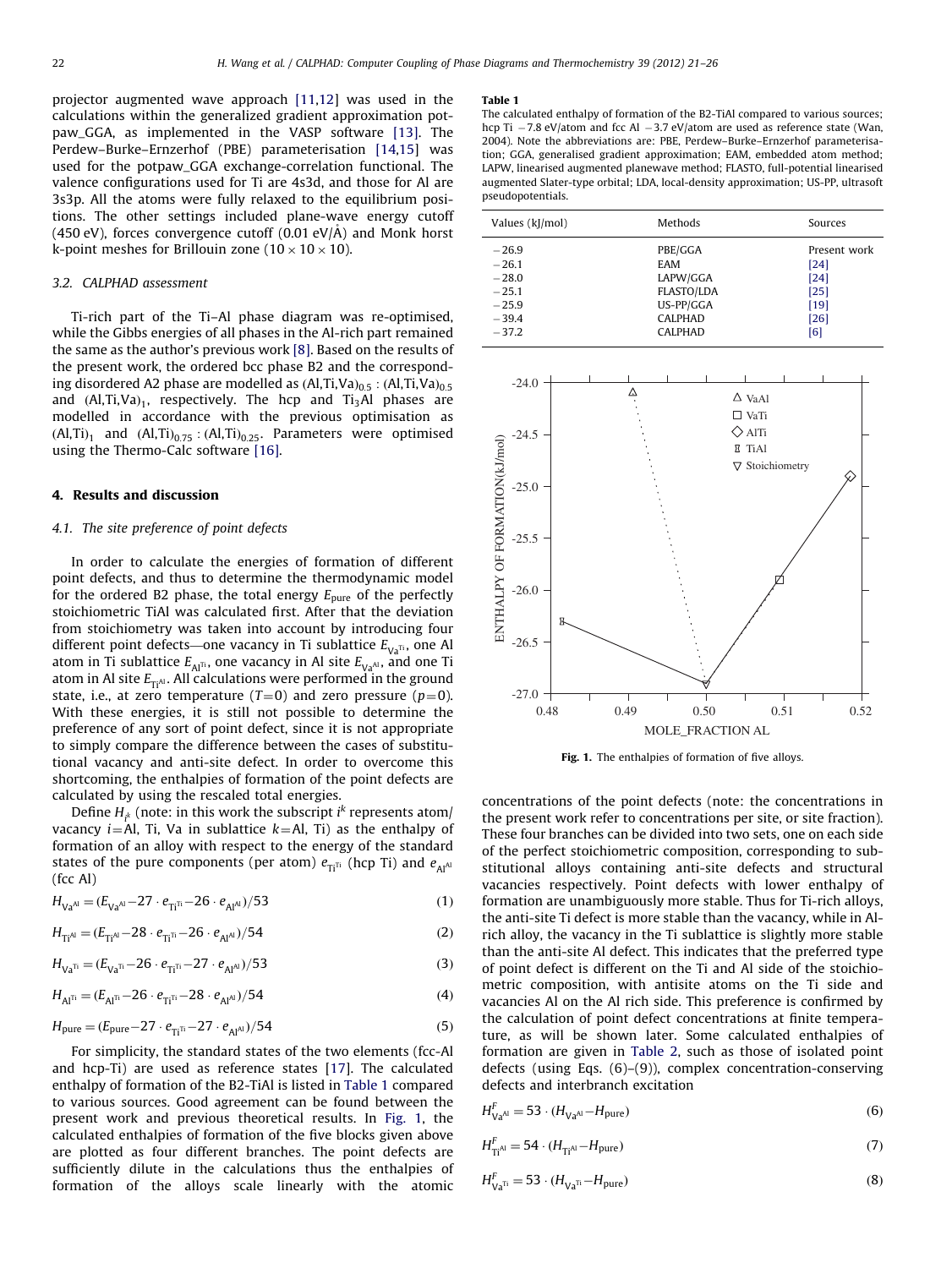#### <span id="page-3-0"></span>Table 2

The enthalpies of formation of isolated defects, complex concentration-conserving defects, and interbranch excitations in TiAl (hcp Ti  $-7.8$  eV/atom and fcc Al  $-3.7$  eV/atom are used as reference state (Wan, 2004)).

| Name                                      | Designation or quasichemical reaction | $H_{i\nu}^{\rm F}$ (eV) |  |
|-------------------------------------------|---------------------------------------|-------------------------|--|
| Intrinsic point defects                   |                                       |                         |  |
| Ti in Al                                  | Ti <sup>Al</sup>                      | 0.38                    |  |
| Vacancy in Al                             | Va <sup>Al</sup>                      | 1.54                    |  |
| Al in Ti                                  | Al <sup>Ti</sup>                      | 1.15                    |  |
| Vacancy in Ti                             | Va <sup>Ti</sup>                      | 0.55                    |  |
| Concentration-conserving defect complexes |                                       |                         |  |
| Triple Ti (TT)                            | $0 \rightarrow 2Va^{Ti} + Ti^{Al}$    | 1.49                    |  |
| Divacancy (DV)                            | $0 \rightarrow Va^{Al} + Va^{Ti}$     | 2.10                    |  |
| Volume (E)                                | $0 \rightarrow Ti^{Al} + Al^{Ti}$     | 1.53                    |  |
| Triple Al (TA)                            | $0 \rightarrow 2Va^{Al} + Al^{Ti}$    | 4.23                    |  |
| Interbranch excitation                    |                                       |                         |  |
| Interbranch Ti                            | $TiAl \rightarrow 2VaAl$              | 2.70                    |  |
| Interbranch Al                            | $2Va^{Ti} \rightarrow Al^{Ti}$        | 0.04                    |  |

#### Table 3

The enthalpies of formation of the point defects  $(H_{ik}^f)$  based on different reference states: on the Ti-rich site, TiAl and Ti<sub>3</sub>Al  $(-4.27 \text{ ev/atom}$  for Al and  $-7.80 \text{ ev/atom}$ for Ti); on the Al-rich site, TiAl and Ti<sub>3</sub>Al<sub>5</sub> ( $-3.28$  ev/atom for Al and  $-8.79$  ev/ atom for Ti) [\[19\]](#page-6-0).

| Name                      | Point defects                  | $H_{ik}^{f}$ (eV) |
|---------------------------|--------------------------------|-------------------|
| Ti in Al                  | TiAl                           | $-0.20$           |
| Vacancy in Al             | Va <sup>Al</sup>               | 1.26              |
| Al in Ti                  | Al <sup>Ti</sup>               | $-0.25$           |
| Vacancy in Ti             | Va <sup>Ti</sup>               | $-0.15$           |
| Interbranch Ti excitation | $TiAl \rightarrow 2VaAl$       | 2.70              |
| Interbranch Al excitation | $2Va^{Ti} \rightarrow Al^{Ti}$ | 0.04              |

$$
H_{\text{Al}^{\text{TI}}}^{\text{F}} = 54 \cdot (H_{\text{Al}^{\text{TI}}} - H_{\text{pure}}) \tag{9}
$$

It should be pointed out that an alternative way to subtract reference states is also presented as described by Zhang and Northrup [\[18\].](#page-6-0) On the Ti-rich site, the two defects  $Va^{Al}$  and  $Ti^{Al}$  are described with respect to TiAl and  $Ti_3AI : e_{Ti} + e_{AI} = E_{TiAI}$ ;  $3 \times e_{\Pi^{\Pi}} + e_{\rm Al} = E_{\Pi_3 {\rm Al}}.$  On the Al-rich site, the other two defects  ${\rm Va}^{\Pi_3}$ and  $Al^{Ti}$  are referred to TiAl and  $Ti_5Al_3$  :  $e_{Ti^{TI}}+e_{Al^{Al}}=E_{TiAl}$ ; 5  $\times$  $e_{\overline{11}} + 3 \times e_{\overline{11}} = E_{\overline{11}_5 \overline{1} \overline{1}_3}$  (note the total energies of the compounds are taken from Ghosh and Asta [\[19\]](#page-6-0)). The calculated enthalpies of formation of the defects are listed in Table 3. It is found that the values of the enthalpies of formation of the defects are different, but the interbranch excitation of Ti and Al defects does not depend on the choice of the reference states, which has been mentioned in the work by Hagen and Finnis [\[10\]](#page-6-0). It is also noteworthy that since the enthalpy of formation of the interbranch Al defect is small (this enthalpy of formation is also affected by the calculation errors and atoms relaxations), a competition between triple and interbranch Al defects on the Al-rich side can be expected. Nevertheless, considering the present calculations, constitutional vacancies need be taken into account in the CALPHAD optimisations and this can be confirmed by predicting concentrations of the thermal defects which follows.

#### 4.2. Vacancies at finite temperature

In this section, the concentration of substitutional vacancies at finite temperatures are evaluated. The concentrations of point defects are determined by using the results of first-principles calculations.

A linear relationship between the enthalpy of formation of an alloy  $H_{i^k}$  (*i* = Al,Ti,Va, *k* = Al,Ti) and the concentrations of the point defects  $x_{i^k}$  ( $i =$  Al,Ti,Va,  $k =$  Al,Ti) is given by

$$
H_{i^k} = H_{\text{pure}} + \sum_{i} \sum_{k} H_{i^k}^E x_{i^k}
$$
\n(10)

where  $H_{pure}$  corresponds to the enthalpy of formation of an alloy without point defects, and  $H_f^F$  (*i* = Al,Ti,Va, *k* = Al,Ti) is the enthalpy of formation of one point defect, either anti-site defect or substitutional vacancy. In order to introduce temperature dependency, entropy needs to be taken into account; for the sake of simplicity only configurational entropy of the alloy is considered, such that

$$
S = k \left( \left( 1 + x_{Va^{A1}} + x_{Va^{T1}} \right) \ln \left( \frac{1 + x_{Va^{A1}} + x_{Va^{T1}}}{2} \right) - \sum_{i} \sum_{k} x_{i^k} \ln x_{i^k} \right) \tag{11}
$$

The equilibrium concentrations of the point defects are then calculated by combining minimisation of the Gibbs free energy  $(G = H - TS = min.)$  with mass-balance constraints, consistent with

$$
x_{Al^{Al}} + x_{Ti^{Al}} + x_{Va^{Al}} = 1
$$
\n(12)

$$
x_{Ti^{Ti}} + x_{Al^{Ti}} + x_{Va^{Ti}} = 1
$$
\n(13)

$$
x_{Al^{Al}} + x_{Al^{Ti}} = x_{Al} \tag{14}
$$

$$
x_{\overline{\Pi}^{\overline{\Pi}}} + x_{\overline{\Pi}^{\text{Al}}} = x_{\overline{\Pi}} \tag{15}
$$

where  $x_{Al}$  and  $x_{Ti}$  are the total mole fraction of Al and Ti in the alloy, respectively. An analytical solution of this model, as derived in Refs. [\[10,20,21\]](#page-6-0), is used in the present work. This yields the concentrations of point defects as functions of alloy composition and temperature.

The predicted concentrations of various point defects at 627  $\degree$ C are plotted against the mole fraction of Al in Fig. 2. It becomes clear that substitutional vacancies are the major point defects on the Al-rich side. On the Ti-rich side the major point defects are anti-site Ti atoms, but the concentration of substitutional vacancies on the Ti sublattice is still relatively high. Higher concentrations of vacancies can be expected at higher temperatures than 627  $\degree$ C. The high concentration of substitutional vacancies is consistent with the experimental results, which indicates that ordering raises the vacancy concentration [\[2,3\]](#page-6-0). These results also illustrate the importance of including substitutional vacancies into the thermodynamic model for the B2 phase.

It is also interesting to separate structural from thermal point defects. Structural point defects are induced by the deviation from



Fig. 2. The calculated concentrations of individual type of point defects at 627 °C: Ti anti-site defect, Al anti-site defect, Ti vacancy and Al vacancy.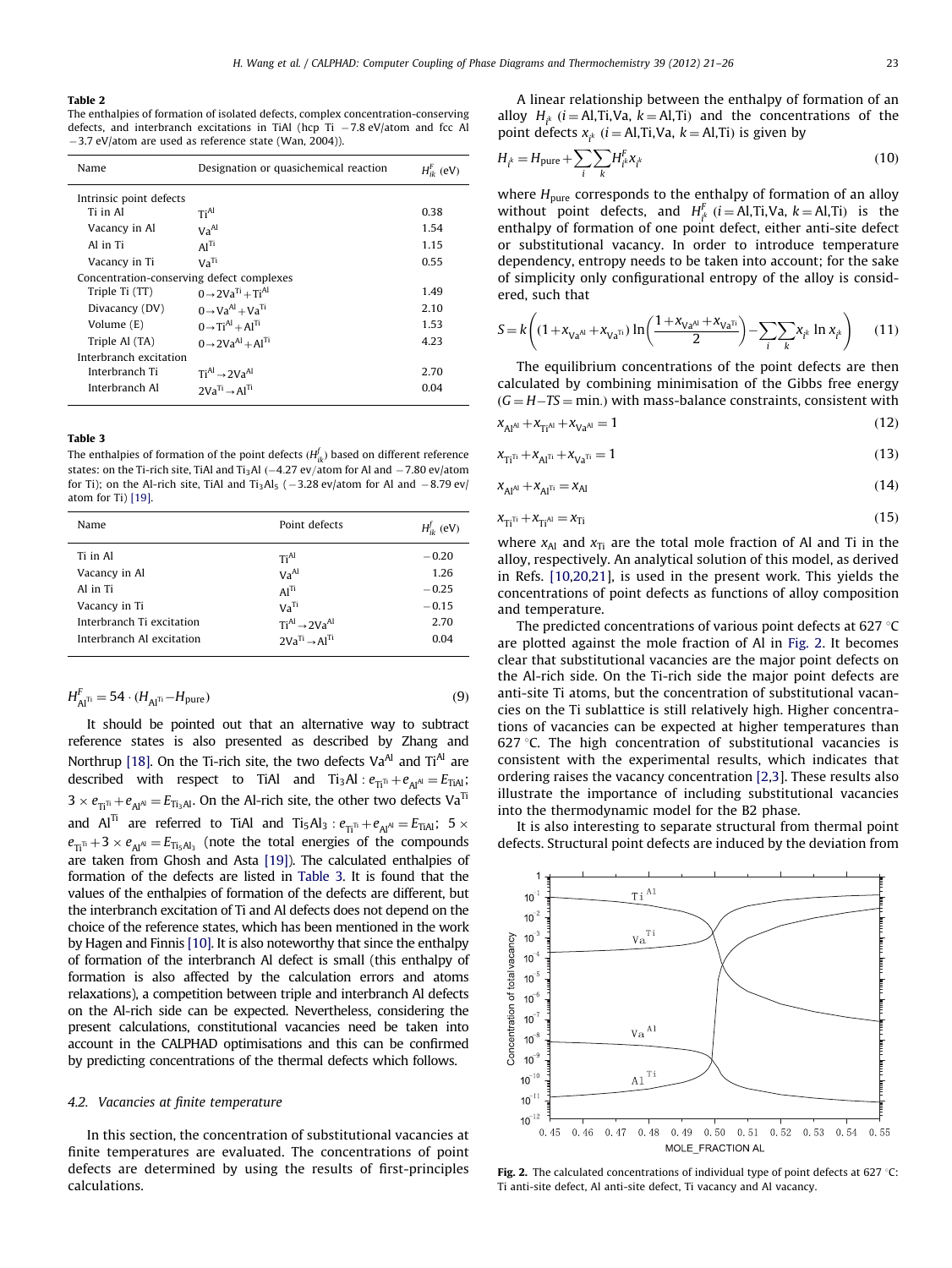the exact stoichiometry. They are present at both 0 K and finite temperatures, while thermal point defects are present only at finite temperatures. In the following, only the major point defects obtained in [Fig. 2](#page-3-0) are considered (anti-site Ti defects on the Al sublattice and vacancies on the Ti sublattice). The concentrations of the thermal defects  $x_{ik}^t$  ( $i = \text{Al},\text{Ti},\text{Va}, k = \text{Al},\text{Ti})$  can be obtained as described by Lozovoi et al.  $[20]$ :

$$
x_{i^k}^t = x_{i^k} - x_{i^k}^0 \tag{16}
$$

where  $x_{i^k}$  and  $x_{i^k}^0$  (*i* = Al,Ti,Va, *k* = Al,Ti) are the concentrations of various types of point defects at finite temperature and 0 K, respectively. At 0 K two cases need be considered, depending on which is the dominant point defect on the sublattice under consideration:

(i) anti-site defect:

$$
x_{i^k}^0 = 2x_i - 1 \tag{17}
$$

(ii) substitutional vacancy:

$$
x_{i^k}^0 = 1 - (1 - x_i)/x_i \quad (18)
$$

in which  $x_i$  (*i* = Al,Ti) is the total mole fraction of *i* atoms in the *i*rich alloy. The calculated concentrations of thermal defects are shown in Fig. 3. Interestingly vacancies on the Ti sublattice are the main point defects on the Ti-rich side, at an increasing concentration towards the stoichiometric composition, i.e. increasing Al alloy compositions. Similar behaviour is observed for anti-site Ti, but at lower defect concentrations. Above the stoichiometric composition ( $>$  50 at% Al) the concentration of Ti vacancies steeply drops and thermal Ti vacancies are absent at any higher Al compositions. Similar behaviour is also found in the Ni–Al system, where it is attributed the interbranch Al excitation  $2Vari \rightarrow AITi$  (see [Table 2\)](#page-3-0) [\[20\].](#page-6-0) Anti-site Al atoms are the dominant thermally induced point defects on the Al-rich side of the stoichiometry. Anti-site Ti is predicted at similar concentration close to the stoichiometric composition, but quickly drops to much lower values at higher Al alloy compositions.

#### 4.3. Phase diagram

The thermodynamic description of the Ti–Al binary system was revised, based on the information on point defects presented in this work. The revised description is largely based on a



Fig. 3. The calculated concentrations of thermal defects at 627 °C: Ti anti-site defect, Al anti-site defect, Ti vacancy and Al vacancy.

previously published assessment [\[22\]](#page-6-0). In order to reflect the influence of point defects, substitutional vacancies were added into the thermodynamic model of the ordered B2 phase-(Al,Ti, Va) $_{0.5}$ : (Al,Ti,Va) $_{0.5}$ , and the model for the corresponding disordered A2 phase therefore becomes  $(Al, Ti, Va)<sub>1</sub>$ . These changes also affect the parameters of the  $\alpha$  and  $\alpha_2$  phases, the revised parameters of these are given in Table 4 and the corresponding phase diagram is shown in [Fig. 4.](#page-5-0) Furthermore, [Table 5](#page-5-0) shows the temperatures and compositions of the two relevant peritectoid reactions in comparison to those found in other sources. Besides a sounder physical description, a better consistency with experimental data of phase equilibria is observed.

[Fig. 5](#page-5-0) shows the calculated Ti–Al phase diagram without the ordered B2 phase. In this case the  $bcc-hcp$  does not show the peculiar bending as seen in [Fig. 4,](#page-5-0) and the  $\alpha_2$  phase (Ti<sub>3</sub>Al) forms congruently from the  $\alpha$  (hcp) phase at 1164 °C. The same diagram, calculated using the author's previous description is also shown, using dotted lines [\[8\].](#page-6-0) It can be seen that the temperature of congruent formation of  $\alpha_2$  has increased after the re-optimisation. Taking the B2 phase into account will cause the bcc–hcp two phase region to bend sufficiently to form the  $\beta + \alpha \rightarrow \alpha_2$  peritectoid reaction. However, the maximum temperature of this reaction cannot be higher than the temperature of congruent formation of  $\alpha_2$ . The introduction of point defects into the A2/B2 model and the re-optimisation of the Ti rich part of the phase diagram did increase the temperature of congruent  $\alpha_2$  formation sufficiently, to raise the temperature of the peritectoid reaction from 1160  $°C$ to 1198  $\degree$ C. This is in very good agreement with the most recent assessment of the Ti–Al phase diagram by Schuster and Palm [\[23\].](#page-6-0)

[Fig. 6](#page-5-0) shows the vacancy concentration in the B2 phase versus temperature as obtained from CALPHAD calculations for Ti–30 at% Al. This alloy shows a B2 single phase region between 1210 °C and 1490 °C. An increase of the vacancy concentration with temperature is found up to about  $1200$  °C followed by a

#### Table 4

Thermodynamic parameters of the phases in the Ti-rich part of Ti–Al binary system (note that the parameters of the A2 phase are originally from [\[27\]](#page-6-0), and the Gibbs energy functions GALHCP, GHSERAL and GHSERTI are from [\[28\]\)](#page-6-0).

| Thermodynamic<br>parameters | Value (J/mol)                     |
|-----------------------------|-----------------------------------|
| G(BCC A2.AL.TI:0)           | $-121785+34.0*T$                  |
| $G(BCC_A2,AL, VA; 0)$       | 60 000                            |
| $G(BCC_A2, TI, VA; 0)$      | 150 000                           |
| $G(BCC_B2,AL;AL;0)$         | $\Omega$                          |
| $G(BCC_B2, TI; AL; 0)$      | $-21645+3.1*T$                    |
| $G(BCC_B2,VA;A1;0)$         | $5000 - 0.5 * T$                  |
| $G(BCC_B2,AL;TI;0)$         | $-21645 + 3.1T$                   |
| $G(BCC_B2, TI;TI;0)$        | $\Omega$                          |
| $G(BCC_B2,VA;TI;0)$         | $26645 - 3.6*T$                   |
| $G(BCC_B2,AL; VA; 0)$       | $5000 - 0.5*T$                    |
| $G(BCC_B2, TI:VA; 0)$       | $26645 - 3.1 \cdot T$             |
| $G(BCC_B2,VA;VA;0)$         | $\Omega$                          |
| $G(BCC_B2,AL;TI,VA;0)$      | $-75000$                          |
| $G(BCC_B2, TI, VA; AL; 0)$  | $-75000$                          |
| G(BCC B2.TI:AL.TI:0)        | $-7080$                           |
| $G(BCC_B2,AL,TI;TI;0)$      | $-7080$                           |
| $G(BCC_B2, TI; AL, TI; 1)$  | $-3150$                           |
| $G(BCC_B2,AL,TI;TI;1)$      | $-3150$                           |
| $G(HCP_A3,AL,TI:VA;0)$      | $-128189+35.2*T$                  |
| $G(HCP_A3,AL,TI;VA;1)$      | $16034.9 - 12.2*T$                |
| G(TISAL, AL; AL; 0)         | <b>GALHCP</b>                     |
| G(TISAL,AL;TI;0)            | $32363.6 - 8.25 \cdot T$          |
|                             | $+0.75*$ GHSERAL $+0.25*$ GHSERTI |
| G(TISAL, TI:AL;0)           | $-32363.6 + 8.25 * T + 0.75$      |
|                             | *GHSERTI+0.25*GHSERAL             |
| G(TISAL, TI;TI;0)           | <b>GHSERTI</b>                    |
| G(TISAL,AL,TI;AL;0)         | $-71277.9 + 25.5 \ast T$          |
| G(TISAL,AL,TI;TI;0)         | $-71277.9 + 25.47*T$              |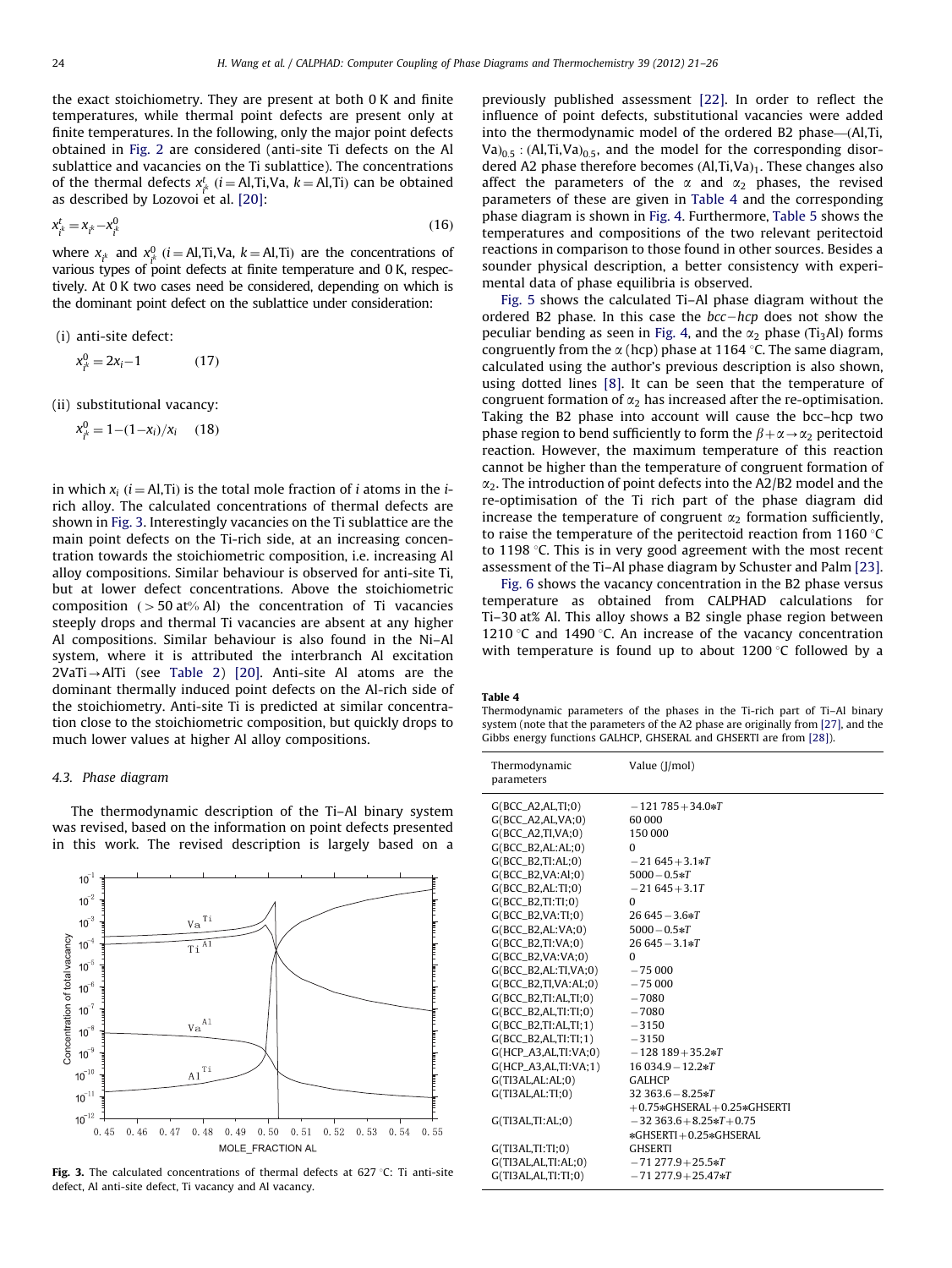<span id="page-5-0"></span>

Fig. 4. The calculated Ti-Al binary phase diagram versus experimental data.

#### Table 5

Calculated results of the invariant reactions involving the B2 phase in the Ti–Al binary system compared with experimental or assessed phase equilibria.

| Invariant reaction                    | $T({}^{\circ}C)$                                                                                                              |                                                                                   | $x(Al)(at\%)$                                                                              |                                                                                       | Ref.                                                                                                          |
|---------------------------------------|-------------------------------------------------------------------------------------------------------------------------------|-----------------------------------------------------------------------------------|--------------------------------------------------------------------------------------------|---------------------------------------------------------------------------------------|---------------------------------------------------------------------------------------------------------------|
| $\beta + \alpha \rightarrow \alpha_2$ | $\approx$ 1250<br>1215<br>$\approx$ 1150<br>$\approx$ 1135<br>$\approx$ 1200<br>1196<br>$1200 + 10$<br>1162<br>1198           | β<br>$\approx$ 29<br>28.7<br>$\approx$ 28<br>31.3<br>30.2                         | α<br>35<br>32<br>33<br>32.4<br>30.8                                                        | $\alpha_{2}$<br>30<br>31.3<br>32<br>32<br>30.5                                        | $[29]$<br>[30]<br>$[31]$<br>$[32]$<br>$[33]$<br>$[34]$<br>$[23]$<br>[8]<br>This work                          |
| $\beta + \alpha_2 \rightarrow \alpha$ | $1172 \pm 8$<br>1100<br>$1080 + 20$<br>1100<br>1180<br>1115<br>$\approx$ 1150<br>$1160 \pm 10$<br>$1170 + 10$<br>1124<br>1172 | β<br>23.9<br>15.5<br>15<br>15.7<br>18.7<br>16<br>24<br>21.5<br>25<br>24.7<br>23.0 | $\alpha_{2}$<br>28<br>25.3<br>22.5<br>25.3<br>26<br>27<br>26<br>26<br>27.5<br>26.8<br>25.3 | α<br>26<br>23.5<br>17.5<br>21<br>$\approx$ 30.7<br>24<br>25<br>25<br>27<br>26<br>23.6 | $[35 - 37]$<br>[38]<br>[29, 39]<br>[40, 41]<br>$[42]$<br>[30]<br>$[33]$<br>$[43]$<br>[23]<br>[8]<br>This work |

decrease at higher temperatures. This is consistent with creation of vacancies due to increase of temperature, and their loss due to reduced degrees of ordering, which reflects greater opportunity of



Fig. 5. The comparison between the phase diagrams without the B2 phase.



Fig. 6. The concentration of vacancy in the B2 phase (Ti–30 at% Al, stable between 1210 and 1490  $\degree$ C from CALPHAD results) versus temperature.

random arrangement of atoms in the crystal lattice. Calculations of vacancy concentrations using CALPHAD can be very helpful to explain vacancy related effects at high temperatures – such as rapid precipitate growth in quenched alloys – especially when extrapolated to more complex alloys.

#### 5. Conclusions

The enthalpies of formation of different point defects in the B2 phase of the Ti–Al system are calculated using first-principles calculations. The preference of the point defects is predicted—Ti anti-site defect in the Al sublattice and vacancy in the Ti sublattice. The concentrations of various types of point defects were calculated at finite temperatures using first-principles